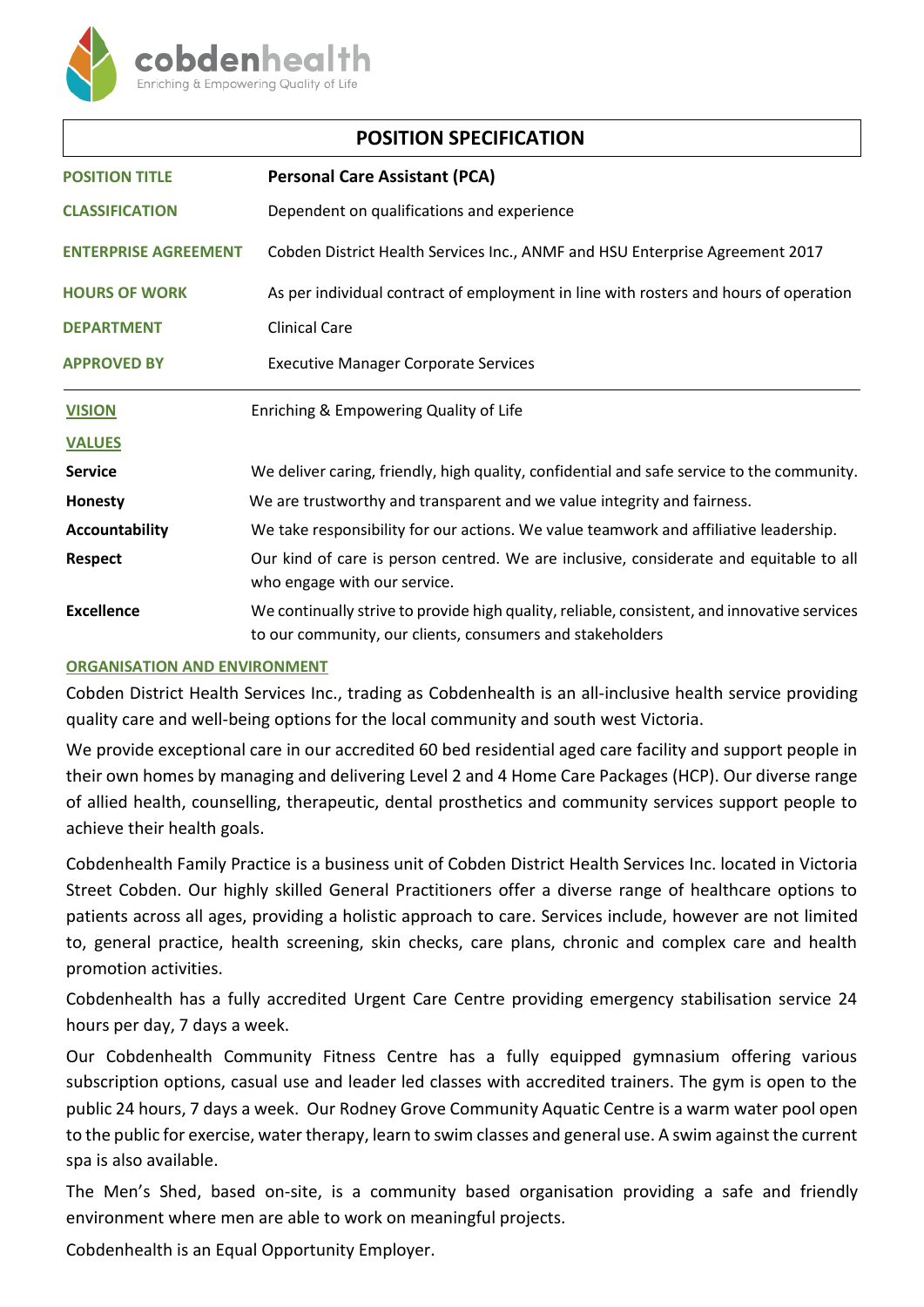## **POSITION OBJECTIVE**

The role of a Personal Care Assistant (PCA) is to provide care to residents based on their individual care plan which has been developed by the Registered Nurse and the Enrolled Nurse. A PCA must recognise changes in the health status of the residents in their care and report these changes to the Registered Nurse.

The position requires the PCA to demonstrate commitment to best practice in aged care, maintaining an optimal level of dignity, comfort and quality of life for residents living at Cobdenhealth residential care facility.

### **ORGANISATIONAL RELATIONSHIPS**

| Reports to: | Clinical Care Manager (CCM)                                                                                                                |
|-------------|--------------------------------------------------------------------------------------------------------------------------------------------|
|             | Registered Nurse (Nurse in Charge) or other Nurse as delegated                                                                             |
| Internal:   | Staff, residents, other discipline professionals, volunteers                                                                               |
| External:   | Medical Practitioners, relatives/advocates of residents, visitors, community agencies; other<br>health providers and external stakeholders |

### **DELEGATION of AUTHORITY**

**This position carries no delegation of authority** 

## **KEY ORGANISATIONAL ACCOUNTABILITIES**

- **Promote activities and programs in accordance with Cobdenhealth Mission and Vision.**
- **Model and promote Cobdenhealth Values in the workplace**
- Adhere to Cobdenhealth's Code of Conduct, ensuring professional conduct is maintained at all times
- Ensure compliance with all mandatory training and e-learning requirements within designated timeframes
- Comply with all legislative requirements relevant to the position
- **EXP** Comply with policies, procedures, systems and processes of Cobdenhealth and other external stakeholders
- Intellectual Property is the sole property of Cobdenhealth unless authorised and confirmed in writing
- Undertake and promote safe work practices and procedures in accordance with Cobdenhealth Policy
- **Ensure Equal Opportunity principles are followed**
- Cobdenhealth are committed to the safety, wellbeing and care of our aged residents and community.

## **CONFIDENTIALITY**

 Ensure confidentiality is maintained at all times and encompasses staff, residents, volunteers and other stakeholders. This includes posts on social media. Any breach of confidentiality is a breach of the employment contract, and will lead to termination of employment.

#### **KEY RESPONSIBILITIES and DUTIES**

- Work collaboratively to provide quality personal care services to residents in accordance with Cobdenhealth Policies and Procedures and the Aged Care Quality Standards
- **Provide quality resident care in accordance with each individual resident care plan, following the care plan and** working to a planned schedule, under the direction of a registered nurse
- Document resident outcomes clearly into the appropriate Cobdenhealth records i.e. Platinum 5 and in accordance with Cobdenhealth procedures and the Aged Care Act
- Recognise changes in residents' health status and report appropriately
- **Participate in the continuous improvement cycle and support all auditing and process requirements**
- Treat all residents and clients with care, compassion, dignity and respect at all times and without compromise
- Ensure that residents/clients are involved in the decision making process about their own health and wellbeing
- Build relationships with families and other stakeholders with the goal of improving life for the residents in care
- Report workplace risks to the Clinical Care Manager
- Report resident risks to the Registered Nurse on duty or the Clinical Care Manager
- Assist with Resident Classification Scale / ACFI, as instructed
- Participate in staff meetings, staff training and/or other activities as requested
- **Maintain contemporary professional knowledge and skills relevant to the PCA role**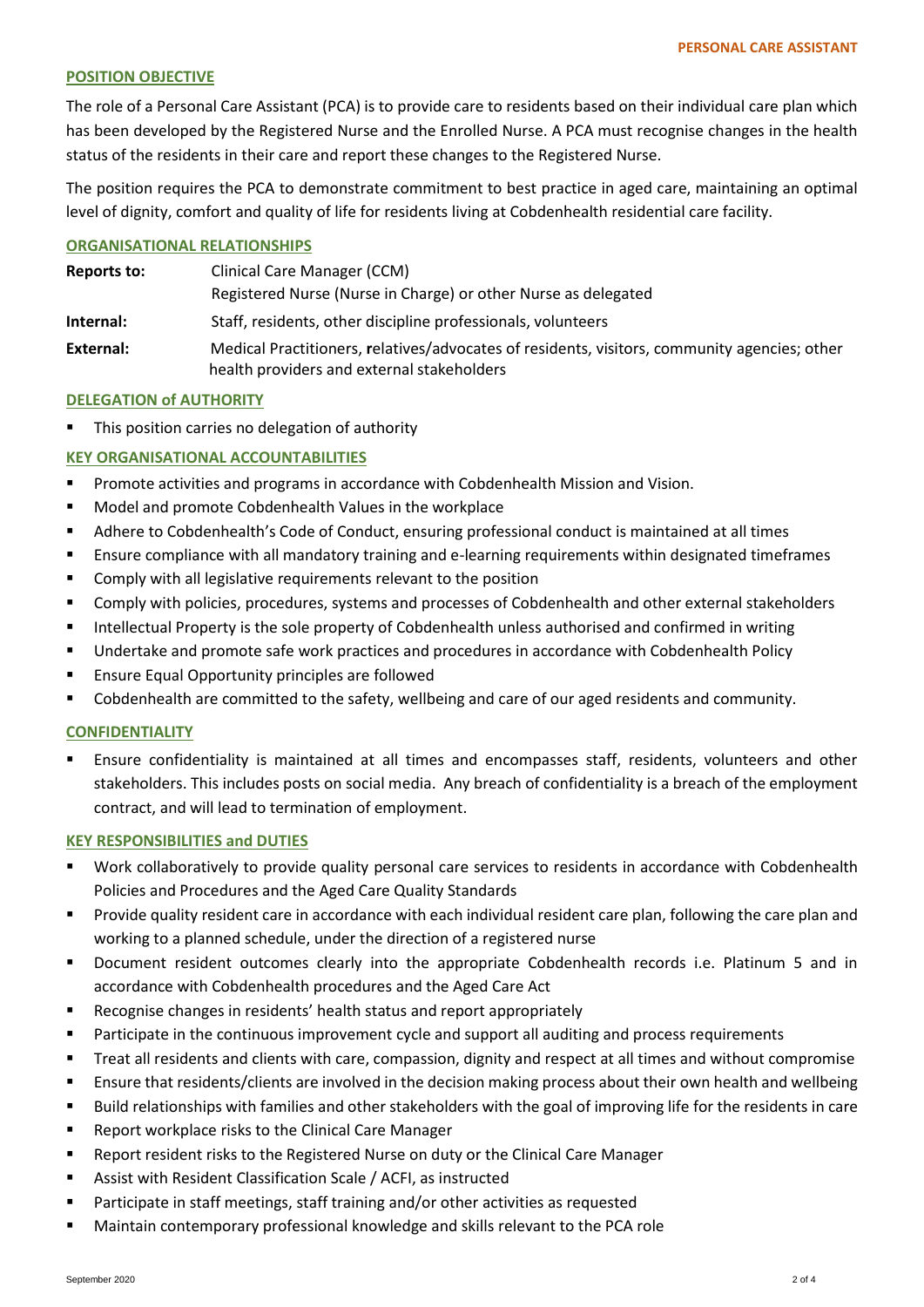## **Quality and Evidence Based Practice**

- Document resident and staff Hazard and Incident Reports and Comments/Suggestions/ Concerns, and Action for Improvement
- Take an active involvement in the identification and implementation of continuous improvement initiatives
- Ensure compliance with Cobdenhealth policies and procedures, including occupational health and safety
- Manage activities as required in consultation with the Nurse in Charge

## **Communication**

- **Ensure professional and articulate communication by:** 
	- Positive interaction with staff, volunteers, members of the team, residents and their representatives
	- **Ensuring the Clinical Care Manager is informed of any relevant issues**
	- Ensuring the Clinical Care Manager is informed of any resident incidents, including advice of reportable incidents and assaults, within designated timeframes

# **QUALIFICATIONS and ATTRIBUTES**

- Certificate 3 or 4 in Aged Care
- **•** Current experience in nursing
- Current National Police Certificate working with vulnerable persons
- Genuine interest and commitment to the holistic well-being of residents, including an ability to empathise and understand their needs

# **KEY SELECTION CRITERIA**

- A sound and well informed knowledge and understanding of aged care, particularly to age related health issues
- **Understanding of, and commitment to continuous quality improvements**
- Excellent communication and interpersonal skills including demonstrated experience interacting with a wide range of people
- Competent in use of technology systems, programs and reporting applicable to the environment
- Ability to prioritise and manage workloads according to resident needs
- Ability to work as a member of a multi-disciplinary team
- Ability to establish and maintain professional and appropriate relationships with residents and/or their families/representatives
- Demonstrated commitment to maintain confidentiality and privacy
- Demonstrated ability to seek out and effectively utilise new knowledge as it relates to the PCA role
- Ability and willingness to support, implement and champion change within the workplace
- Ability to accept direction and work without immediate supervision

## **PHYSICAL REQUIREMENTS**

Due to the layout and nature of work employees will be required to undertake a diversity of tasks, which may require various forms of mobility.

## **SALARY and CONDITIONS**

- As a not-for-profit agency attractive salary packaging options are available.
- Cobdenhealth require staff to be available to work a variety of shifts Monday through Sunday including weekends, holidays and evenings
- Annual Leave as per the Award (not applicable for Casual staff)
- **E** Laundry Allowance provided
- Be available to cover leave at short notice

## **PERFORMANCE APPRAISAL**

A performance appraisal shall be conducted with the Clinical Care Manager